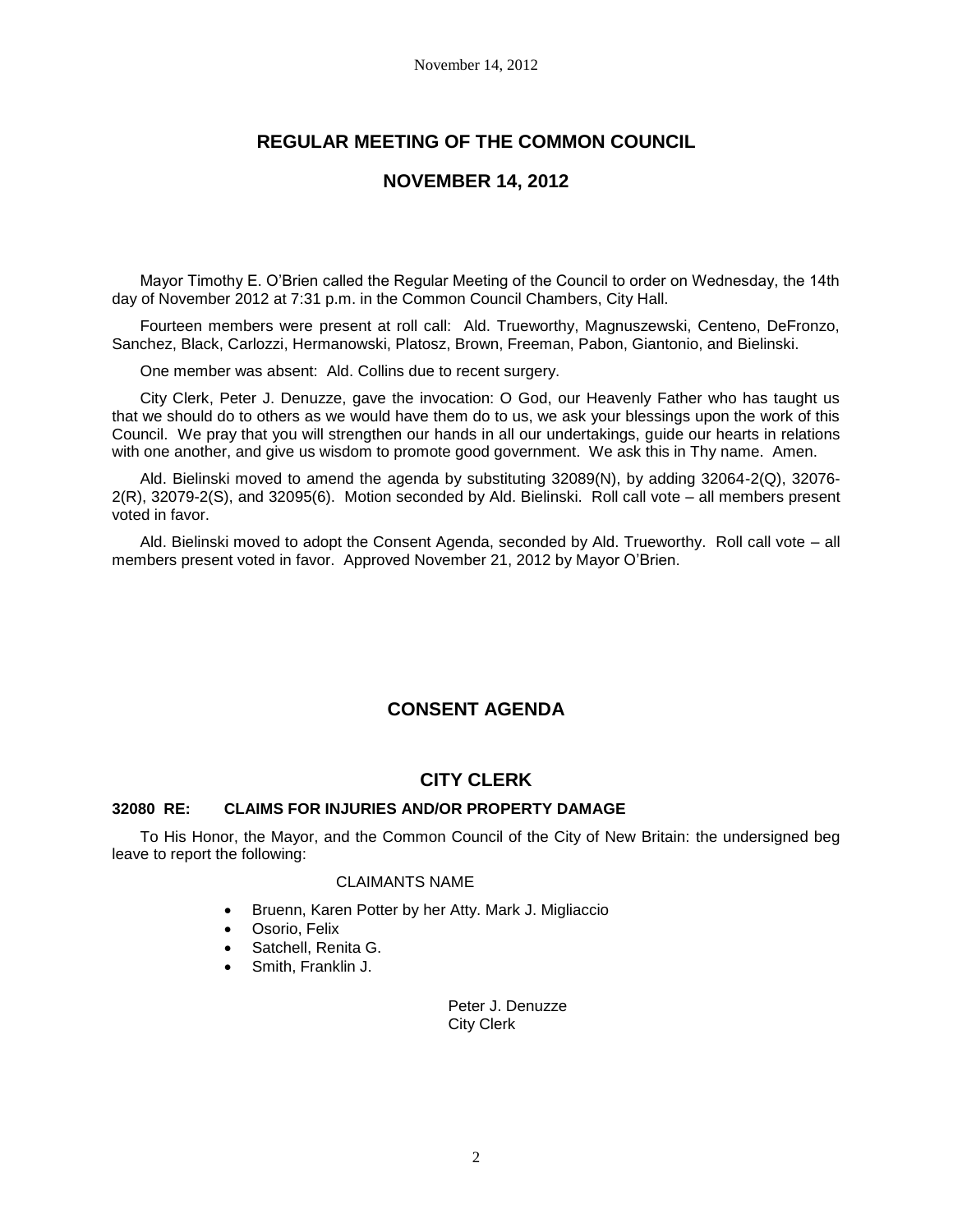# **CITY PLAN**

#### **32043-3 RE: SITING OF A COMMUNICATIONS TOWER**

To His Honor, the Mayor, and the Common Council of the City of New Britain: the undersigned beg leave to report the following:

The City Plan Commission, at its Regular Meeting held on November 5, 2012, voted 5 to 0 to recommend the following:

BACKGROUND: This report is prepared in accordance with Section 19-22 of the City Ordinances, and Section 40-10-50 of the Zoning Ordinances, both of which require that any proposal that involves the construction, removal, alteration or extension of any public building, structure or utility must be referred to the City Plan Commission for an advisory report to Council. The purpose of this review requirement is to ensure consistency with the City's Plan of Conservation and Development and with good planning principles. This type of report is also consistent with the requirements of Connecticut State Statutes Section 8-24. The subject action considered in this report is the proposed construction and leasing of communications towers proposed on two city- owned properties, one adjacent to the AW Stanley Golf Course maintenance facility at 245 Hartford Road, the other at the Water Department's high service area water tower on Elam Street. The third antenna site is on the Hospital of Central Connecticut property at 50 Grand Street. The purpose of the antennae is to facilitate the optimal coverage of emergency communications for City police, fire and emergency medical services, and these sites are identified as being most appropriate to give optimal coverage throughout the city. It is noted that there is also some potential that spots on the towers may be leased to private commercial telecommunication carriers.

FINDINGS: The golf course location and the Elam Street site are zoned S-3 single-family, and the hospital location is zoned OP, office and public. In general, commercial telecommunications towers and antennae are usually exempted from local zoning and regulated by the Connecticut Siting Council. The City's governmental uses are exempted from the use requirements of the Zoning Ordinances under the provisions of Section 40-10-50. Antennas and broadcast towers are also exempted from the height restrictions by Section 230-30-10 of the Zoning Ordinances.

Plans have not been forwarded to this office relative to the Elam Street water tank or Grand Street Hospital property.

The tower site at AW Stanley Golf Course is located in a partially wooded location on the eastern side of Hartford Road, just to the north of the golf course parking lot and to the south of the golf course maintenance building. The installation would consist of a 160-foot tall monopole tower with associated equipment at the base, enclosed by 8-foot chain link fencing. Included are four potential areas for base equipment for any commercial carriers who may wish to co-locate on the tower.

PLANNING AND ZONING CONSIDERATIONS: Presuming the installations at the Elam Street water tower and the Hospital of Central Connecticut are done on the existing structures, projecting up only a short distance above the height of the tank or hospital or parking garage building, the visual impact would not be objectionable or out of character for the location.

The AW Stanley Golf Course property, however, is recreational space that is on the City's historic list, and it is wooded land that has scenic value. It is also an important "gateway" into the City and, as such, should be preserved in a natural and attractive state as possible. In general, the Commission would be inclined to recommend against this site unless conclusive evidence is shown documenting that there is no reasonably feasible alternative location to get the needed telecommunication coverage. The proximity to the clubhouse and visibility from the street is a particular concern. If there is no feasible location offsite or a less prominent location on the golf course property that can be reasonably used, then all reasonable measures to screen the base equipment and make the tower structure appear less prominent would be recommended.

RECOMMENDATION: The City Plan Commission recognizes the importance of reliable and complete telecommunication coverage for the city's police, fire and emergency services and understands that current technology often requires tall metal towers and base installations that are commonly viewed as being unsightly and incompatible with residential areas and recreational lands. The Commission has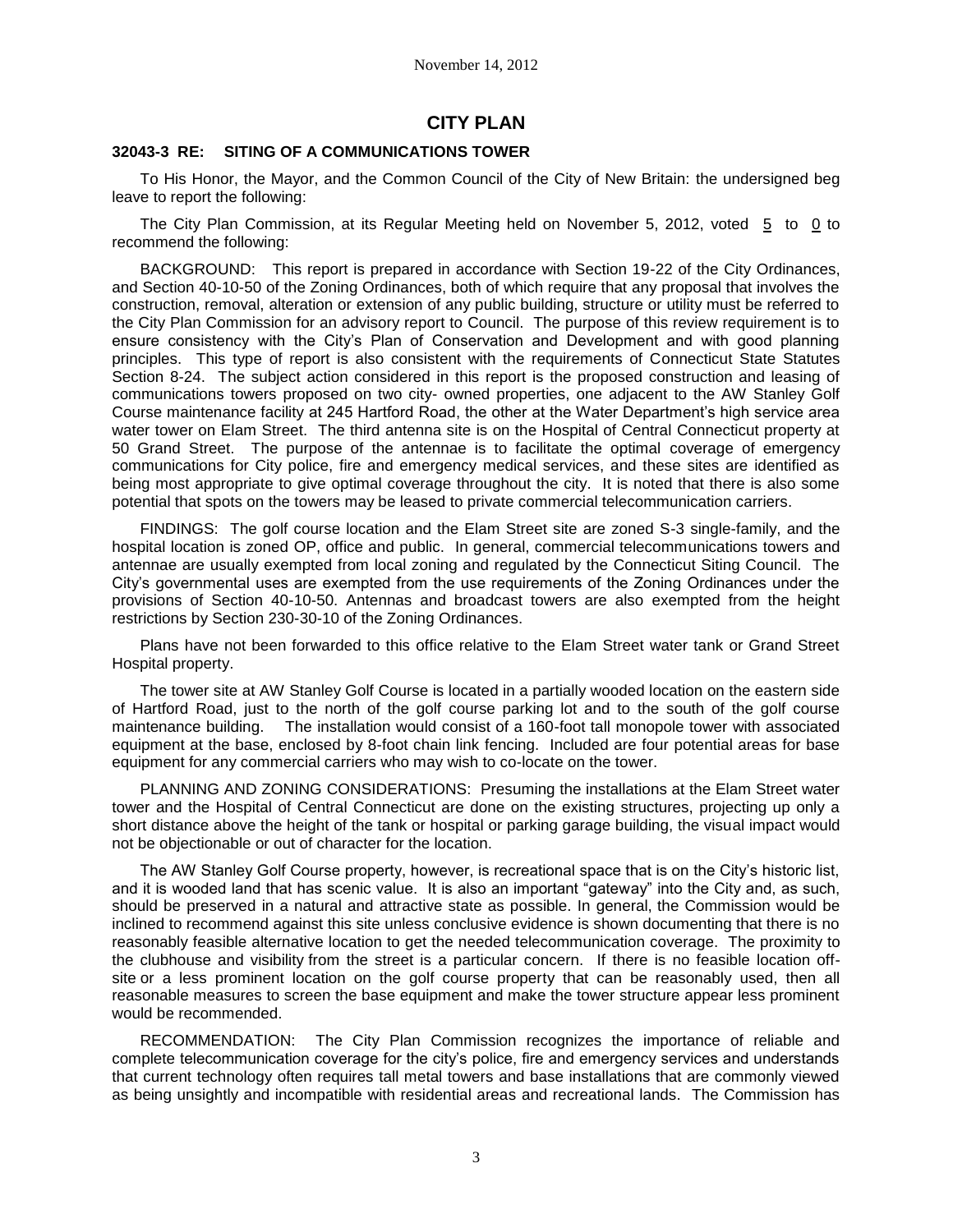no objection to the Elam Street and hospital locations, presuming they are done in a safe and sound manner. However, because of its natural scenic, historic and recreational aspects, the City Plan Commission is strongly opposed to the AW Stanley Golf Course location as presented and recommends that there be a more complete and comprehensive investigation of other siting options, and that the site not be used, unless there is complete and conclusive evidence and documentation that there is no other viable alternative and no feasible means of limiting the adverse visual effect of this installation.

> Stephen A. Sidorak, Chairman City Plan Commission

## **32064-1 RE: PROPOSED CHANGE OF ZONE TO A PARCEL OF LAND ON FERN ST. – FROM ZONE T TO ZONE A-1**

To His Honor, the Mayor, and the Common Council of the City of New Britain: the undersigned beg leave to report the following:

The City Plan Commission, at its regular meeting held on November 5, 2012, voted 5 to 0 to recommend that this proposed zone change be approved.

BACKGROUND: The proposed zone change encompasses a single vacant parcel that is located near the end of Fern Street at the rear of the Human Resources Agency property at 180 Clinton Street and the rear of the Mount Pleasant Housing Authority property. This parcel was formerly part of the HRA property and previously the former Benjamin Franklin School property. The parcel is roughly 1.46 acres in area and is zoned T, Two-Family, the same as the HRA facility and all properties to the north.

This piece of land was recently transferred to the Housing Authority for the purpose of construction of a community education and training facility. It will be merged into the existing 19-acre Housing Authority site, and this rezoning will make the incorporated parcel consistent with the rest of the A-1 zoned property and provide uniform zoning restrictions for the educational facility site.

The facility will be built into the hillside at the rear of the Mount Pleasant property with all access to the building coming from Fern Street. The conceptual plans show it sited partially on the newly acquired parcel and partly on existing Mount Pleasant land. The project is grant funded and part of the Housing Authority's mission and responsibility to afford educational and job skills training for Housing Authority residents throughout the City. The proposed building would have two levels, and total floor area of just over 20,000 square feet, consisting of several classrooms, offices, a lecture hall and two large vocational training spaces.

ZONING CONSIDERATIONS: This zone change provides a uniform development site for the community educational and jobs training facility and is a logical extension of the existing A-1 zone. The added land area and rezoning improves the character of the Housing Authority site and improves educational opportunities for all housing authority residents.

RECOMMENDATION: The City Plan Commission is of the opinion that this zone change is a logical incorporation of the adjoining A-1 zoning and that it facilitates the construction of an educational facility that is a compatible and desirable accessory to the Mount Pleasant housing complex. The Commission, therefore, recommends adoption of this zone change.

> Stephen A. Sidorak, Chairman City Plan Commission

## **FINANCE DEPARTMENT**

## **32081 RE: LINE ITEM TRANSFERS 7/1/12 THRU 11/6/12**

To His Honor, the Mayor, and the Common Council of the City of New Britain: the undersigned beg leave to report the following:

In accordance with the city of New Britain ordinance of Article VII – Finance, Section 2-494(c), the following departments have transferred monies from one line item to another within their departmental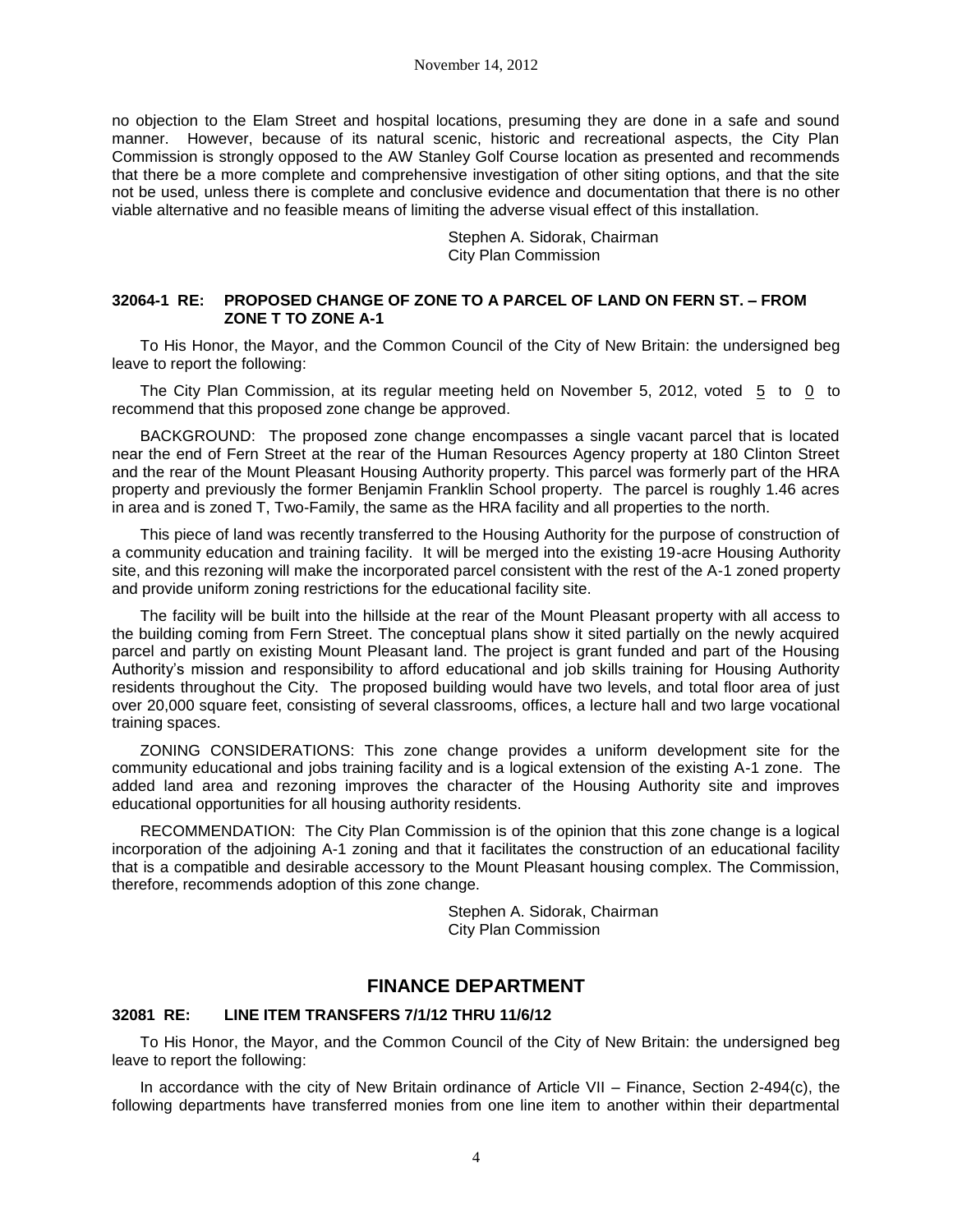budget (total department budget has not changed). Each transfer will be continuously numbered from month to month throughout the fiscal year. This report represents the transfers executed by the mayor in accordance with the aforementioned ordinance for the period ending November 6, 2012

| 1. | Department:               | <b>Stanley Golf Course</b>                                                                          |                         |
|----|---------------------------|-----------------------------------------------------------------------------------------------------|-------------------------|
|    | From:                     | 201420101-5616                                                                                      | (Chemicals/Fertilizer)  |
|    | To∵                       | 201420101-5740                                                                                      | (Other Misc. Equipment) |
|    | Amount:                   | \$23,500.00                                                                                         |                         |
|    | <b>Brief Description:</b> | Funds needed for purchase of a groundsmaster 4500-D which will<br>replace a 2002 3500-D rough mower |                         |

Rebecca Salerni Acting Finance Director

# **PURCHASING DEPARTMENT**

## **32083 RE: COOPERATIVE PURCHASING – RIFLE AND PISTOL AMMUNITION – POLICE DEPT.**

To His Honor, the Mayor, and the Common Council of the City of New Britain: the undersigned beg leave to report the following:

In accordance with City Code of Ordinances, Chapter 2, Article VIII, Division 1, Section 2-538 (a), a standing purchase order was requested by the Police Department for the following under the State of Connecticut's Cooperative Purchasing Plan:

| Supplier                                           | Need Supplies               | <b>Total Price</b> |
|----------------------------------------------------|-----------------------------|--------------------|
| Eagle Point Gun/ TJ Morris<br>& Son Thorofare, NJ. | Rifle and Pistol Ammunition | \$33,942.12        |

The New Britain Police Department requested a purchase order for Rifle and Pistol Ammunition utilizing the State of Connecticut's Contract Award #07PSX0219. Funds are available within the Police Department's account number 001211015-5614, Firing Squad, Ammunitions and Explosives.

RESOLVED: That the Purchasing Agent is hereby authorized to issue a purchase order for \$33,942.12 to Eagle Point Gun/TJ Morris & Son of Thorofare, NJ for the purchase of Rifle and Pistol Ammunitions for the New Britain Police Department utilizing the State of Connecticut's Cooperative Purchasing Plan, Contract Award #07PSX0219.

> Jack Pieper Purchasing Agent

## **32084 RE: EMERGENCY PURCHASE ORDER – BOILER REPAIRS AT THE FILTER PLANT – WATER DEPT.**

To His Honor, the Mayor, and the Common Council of the City of New Britain: the undersigned beg leave to report the following:

In accordance with City Code of Ordinances, Chapter 2, Article VIII, Division V, Section 2-606a, an emergency purchase order was authorized by the Mayor and issued to the below listed vendor on October 26, 2012:

| <b>Supplier</b>                                            | Item                               | <b>Total Price</b> |
|------------------------------------------------------------|------------------------------------|--------------------|
| <b>Combustion Mechanical Services</b><br>East Windsor, CT. | Boiler Repairs at the Filter Plant | \$10,000,00        |

The Purchasing Agent reports that a formal bid solicitation and advertisement as outlined in the Purchasing Ordinances was not made for this item. In accordance with Section 2-606b of the City Code of Ordinances, the Purchasing Agent reports: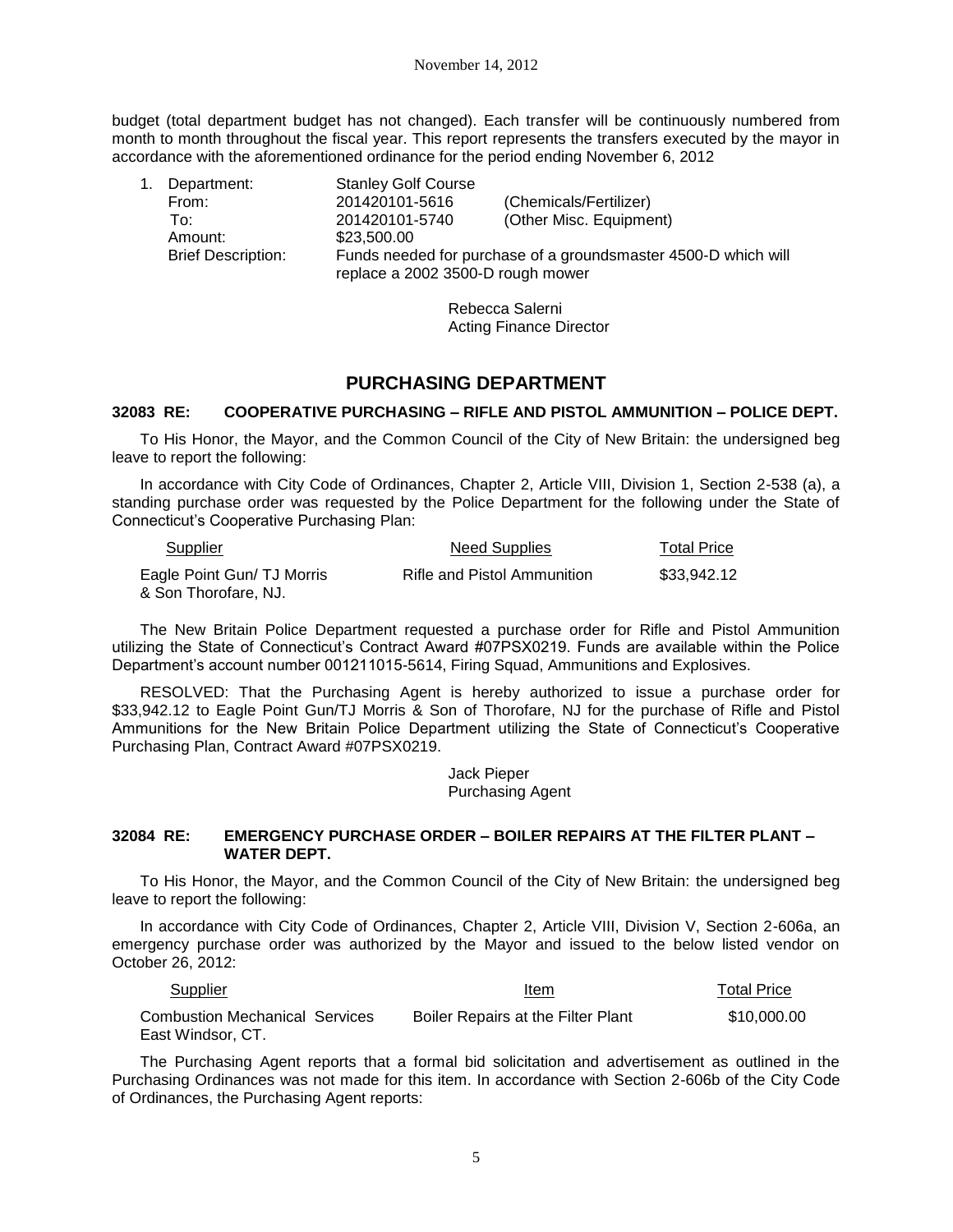An emergency purchase order was requested by the Water Department for Boiler Repairs at the Filter Pant Management. It was noticed last month that the boiler had a crack in one of its sections. The boiler had similar problems last year and three (3) out of seventeen (17) of the sections were replaced. The manufacturer of the boiler supplied the Water Department with the new sections under its warranty last year at no charge but did not pay for the labor to install them. The manufacturer has now agreed to provide fourteen(14) additional new sections to replace not only the one that is cracked but all of the remaining original boiler sections per the warranty at no cost to the City. The manufacturer warranty does not cover the labor to remove the old sections and install the new sections. This emergency purchase was presented to the Water Commission at their November 13, 2012 meeting. At this meeting they approved the Deputy Public Works Director of the Water Department's recommendation to have these Boiler Repairs made at the Filter Plant and to issue an Emergency Purchase order to Combustion Mechanical Services of East Windsor, CT. Funding for the Boiler Repairs came from the Water Department's account number 9303500103-5659, Water Operating Expense, Treatment, Material and Supplies.

> Jack Pieper Purchasing Agent

#### **32085 RE: EMERGENCY PURCHASE ORDER – PURCHASE OF A PATROL DOG – POLICE DEPT.**

To His Honor, the Mayor, and the Common Council of the City of New Britain: the undersigned beg leave to report the following:

In accordance with City Code of Ordinances, Chapter 2, Article VIII, Division V, Section 2-606a, an emergency purchase order was authorized by the Mayor and issued to the below listed vendor on October 17, 2012:

| Supplier                          | Item       | <b>Total Price</b> |
|-----------------------------------|------------|--------------------|
| Norbert Safko<br>Summitville, NY. | Patrol Dog | \$6,500.00         |

The Purchasing Agent reports that a formal bid solicitation and advertisement as outlined in the Purchasing Ordinances was not made for this item. In accordance with Section 2-606b of the City Code of Ordinances, the Purchasing Agent reports:

An emergency purchase order was requested by the Police Department for the purchase of a Patrol Dog. The present Patrol Dog that they received recently from Fidelco Guide Dog Foundation was not trainable for Police work. This was determined when the dog and it's Police Dog Handler was attending a training class in October. The Police Department needs to have three (3) Patrol Dogs, one (1) for each shift. The Patrol Dogs are needed for tracking and investigation purposes. If the Police Department does not have a Patrol Dog and one is needed, it must be obtained from another shift or from other local Police Departments. Because the training class is semi-annual and to keep the Police Dog Handler in class, another dog was needed to be purchased immediately. The vendor is the one that the State Police use to purchase their Patrol Dogs from. Funding for the purchase of this Patrol Dog came from the Police Department's account number 289211128-5740, Forfeiture, Federal Money, Miscellaneous Equipment.

> Jack Pieper Purchasing Agent

## **32086 RE: SMOKE GRENADES, DOOR LOCK BREACHERS AND RIOT CONTROL SPRAY – POLICE DEPT.**

To His Honor, the Mayor, and the Common Council of the City of New Britain: the undersigned beg leave to report the following:

In accordance with City Code of Ordinances, Chapter 2, Article VIII, Division 1, Section 2-538 (a), a purchase order was requested by the New Britain Police Department for the purchase of Smoke Grenades, Door Lock Breachers and Riot Control Spray.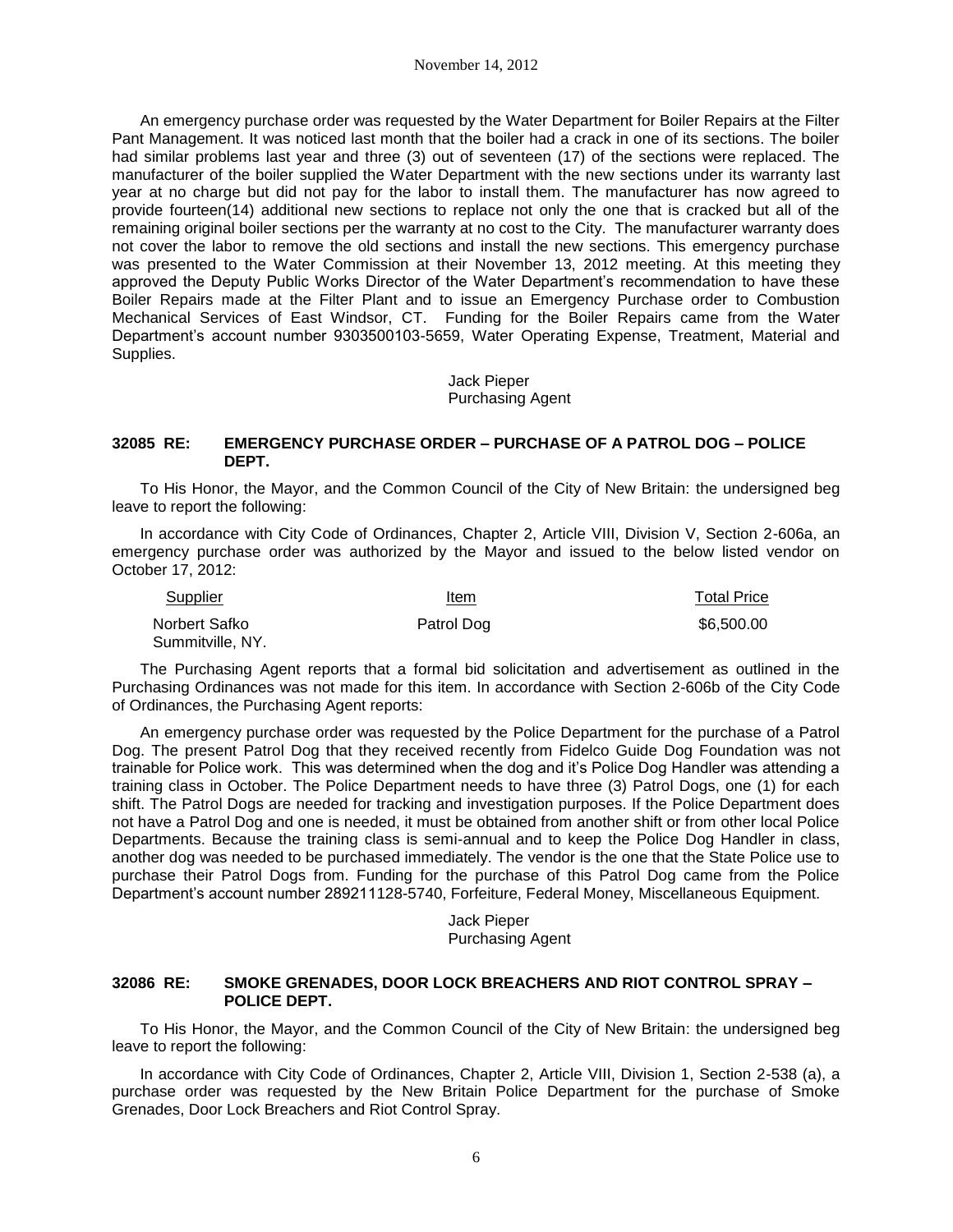| Supplier                         | Need Supplies                       | <b>Total Price</b> |
|----------------------------------|-------------------------------------|--------------------|
| Witmer Public Safety Group, Inc. | Smoke Grenades, Door Lock           | \$4.576.00         |
| Coatesville, PA.                 | Breachers and Riot Control<br>Spray |                    |

The New Britain Police Department requested the purchase of Smoke Grenades, Door Lock Breachers and Riot Control Spray. Combined Tactical Systems is the manufacturer of these items. Witmer Public Safety Group, Inc is the only authorized distributor for Combined Tactical Systems in New England. The Purchasing Agent has verified this and has documentation from Combined Tactical Systems that Witmer Public Safety Group, Inc is their sole source dealer in the area. Therefore bid solicitation for the purchase of the Smoke Grenades, Door Lock Breachers and Riot Control Spray would not be beneficial to the City. Funding is available for this purchase in the Police Department's account numbers 001211015-5614, General Fund, Firing Squad, Ammunitions and Explosives.

RESOLVED: That the Purchasing Agent is hereby authorized to issue a purchase order for \$4,576.00 to Witmer Public Safety Group, Inc of Coatesville, PA. for the purchase of Smoke Grenades, Door Lock Breachers and Riot Control Spray for the New Britain Police Department.

> Jack Pieper Purchasing Agent

### **32087 RE: MARKING CARTRIDGES – POLICE DEPT.**

To His Honor, the Mayor, and the Common Council of the City of New Britain: the undersigned beg leave to report the following:

In accordance with City Code of Ordinances, Chapter 2, Article VIII, Division 1, Section 2-538 (a), a purchase order was requested by the New Britain Police Department for the purchase of Marking Cartridges.

| Supplier                                                    | <b>Need Supplies</b>                                           | <b>Total Price</b> |
|-------------------------------------------------------------|----------------------------------------------------------------|--------------------|
| Dedham Sportsman Center/AAA<br>Police Supply<br>Dedham, MA. | Marking Cartridges of Various<br>Colors for Pistols and Rifles | \$4.968.00         |

The New Britain Police Department requested the purchase of Marking Cartridges of various colors. These marking cartridges are shot out of pistols and rifles and are utilized in training of Police Officers. Simulation Operations, Inc is the manufacturer of these Marking Cartridges. Dedham Sportsman Center/AAA Police Supply is the only authorized distributor for Simulation Operations, Inc approved to sell in Connecticut. The Purchasing Agent has verified this and has documentation from Simulation Operations, Inc indicating this. Therefore bid solicitation for the purchase of the Marking Cartridges would not be beneficial to the City. Funding is available for this purchase in the Police Department's account numbers 001211015-5614, General Fund, Firing Squad, Ammunitions and Explosives.

RESOLVED: That the Purchasing Agent is hereby authorized to issue a purchase order for \$4,968.00 to Dedham Sportsman Center/AA Police Supply of Dedham, MA for the purchase of Marking Cartridges needed for the training of Police Officers for the New Britain Police Department.

> Jack Pieper Purchasing Agent

## **32088 RE: TASER CARTRIDGES AND BATTERIES FOR THE POLICE DEPT.**

To His Honor, the Mayor, and the Common Council of the City of New Britain: the undersigned beg leave to report the following: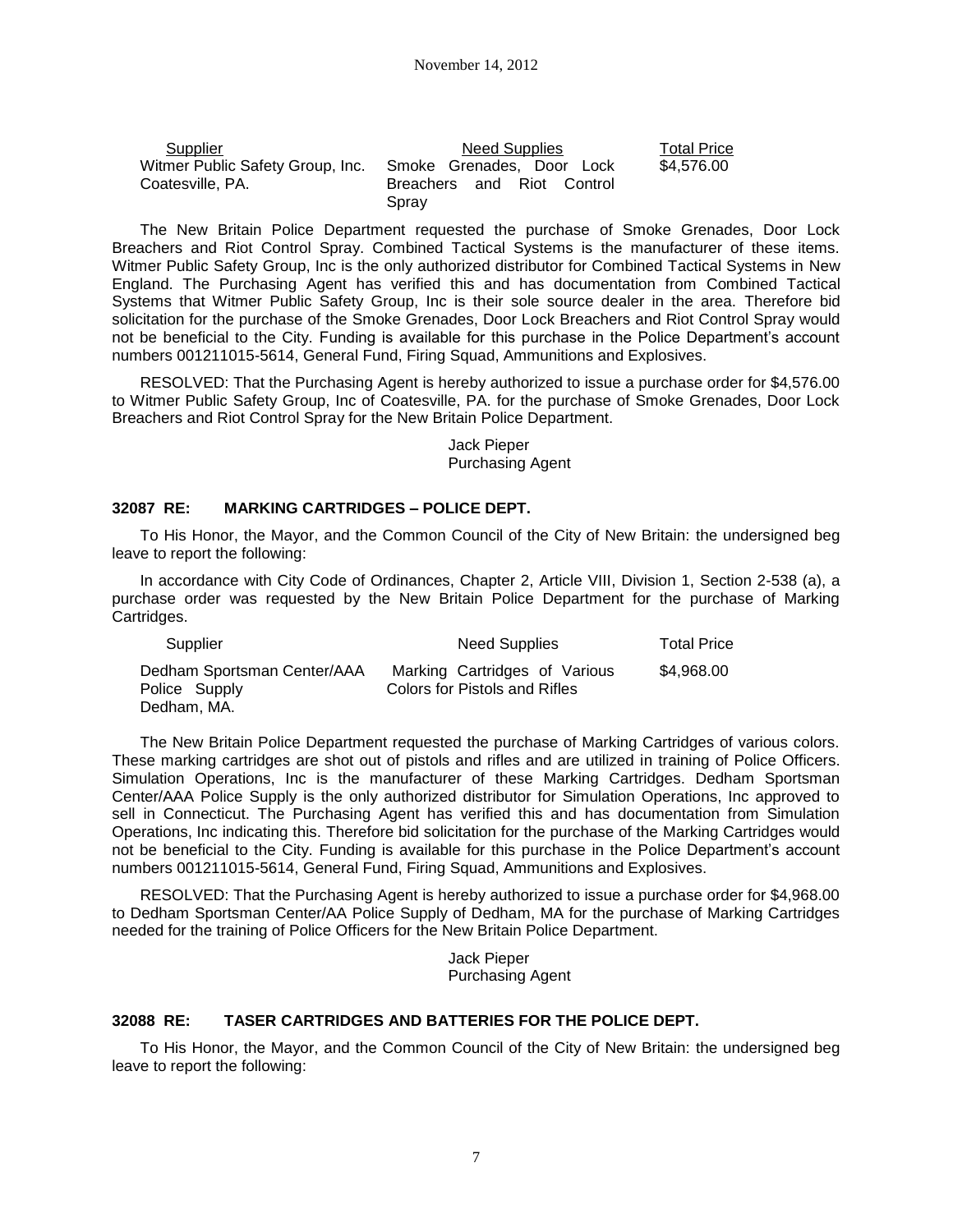In accordance with City Code of Ordinances, Chapter 2, Article VIII, Division 1, Section 2-538 (a), a purchase order was requested by the New Britain Police Department for the purchase of Taser Cartridges and Batteries.

| <b>Supplier</b>                               | <b>Need Supplies</b>                              | <b>Quantity</b> | Unit Price         | Total Price               |
|-----------------------------------------------|---------------------------------------------------|-----------------|--------------------|---------------------------|
| <b>Taser International</b><br>Scottsdale, AZ. | <b>Taser Cartridges</b><br><b>Taser Batteries</b> | 750<br>60       | \$24.95<br>\$38.95 | \$18,712.50<br>\$2,337.00 |
|                                               |                                                   |                 | Total Cost:        | \$21,049.50               |

The New Britain Police Department has requested the purchase of Taser Cartridges and Batteries. Taser International is the manufacturer of the Taser Cartridges and Batteries. They no longer have a dealer in the State of Connecticut where their products can be purchased. All purchases for the Taser Cartridges and Batteries must be made directly from them. The Purchasing Agent verified this and has been in contact with Taser International. Therefore bid solicitation for the purchase of the Taser, Cartridges and Batteries would not be beneficial to the City. Funding is available for this purchase in the Police Department's account numbers 001211015-5614, General Fund, Firing Squad, Ammunitions and Explosives.

RESOLVED: That the Purchasing Agent is hereby authorized to issue a purchase order for \$21,049.50 to Taser International of Scottsdale, AZ for the purchase of Taser, Cartridges and Batteries for the New Britain Police Department.

> Jack Pieper Purchasing Agent

## **TAX COLLECTOR**

## **32090 RE: TAX ABATEMENTS, CORRECTIONS AND REFUNDS**

To His Honor, the Mayor, and the Common Council of the City of New Britain: the undersigned beg leave to report the following:

The Collector of Taxes has referred a list of tax abatements, corrections and refunds. Acceptance and adoption is respectfully recommended.

> Cheryl S. Blogoslawski Tax Collector

## **REPORTS OF LEGISLATIVE COMMITTEES, BOARDS, COMMISSIONS AND DEPARTMENTS**

## **CITY PLAN**

### **32076-1 RE: LOCATION APPROVAL FOR NEW GAS STATION AS PART OF COSCO RETAIL DEVELOPMENT AT 405 HARTFORD RD.**

To His Honor, the Mayor, and the Common Council of the City of New Britain: the undersigned beg leave to report the following:

BACKGROUND: The applicant is requesting location approval from the New Britain City Council, acting in capacity as local zoning authority, in order to allow a new gasoline station as part of the Costco retail development project at 405 Hartford Road. Certification of approval by the local zoning agency is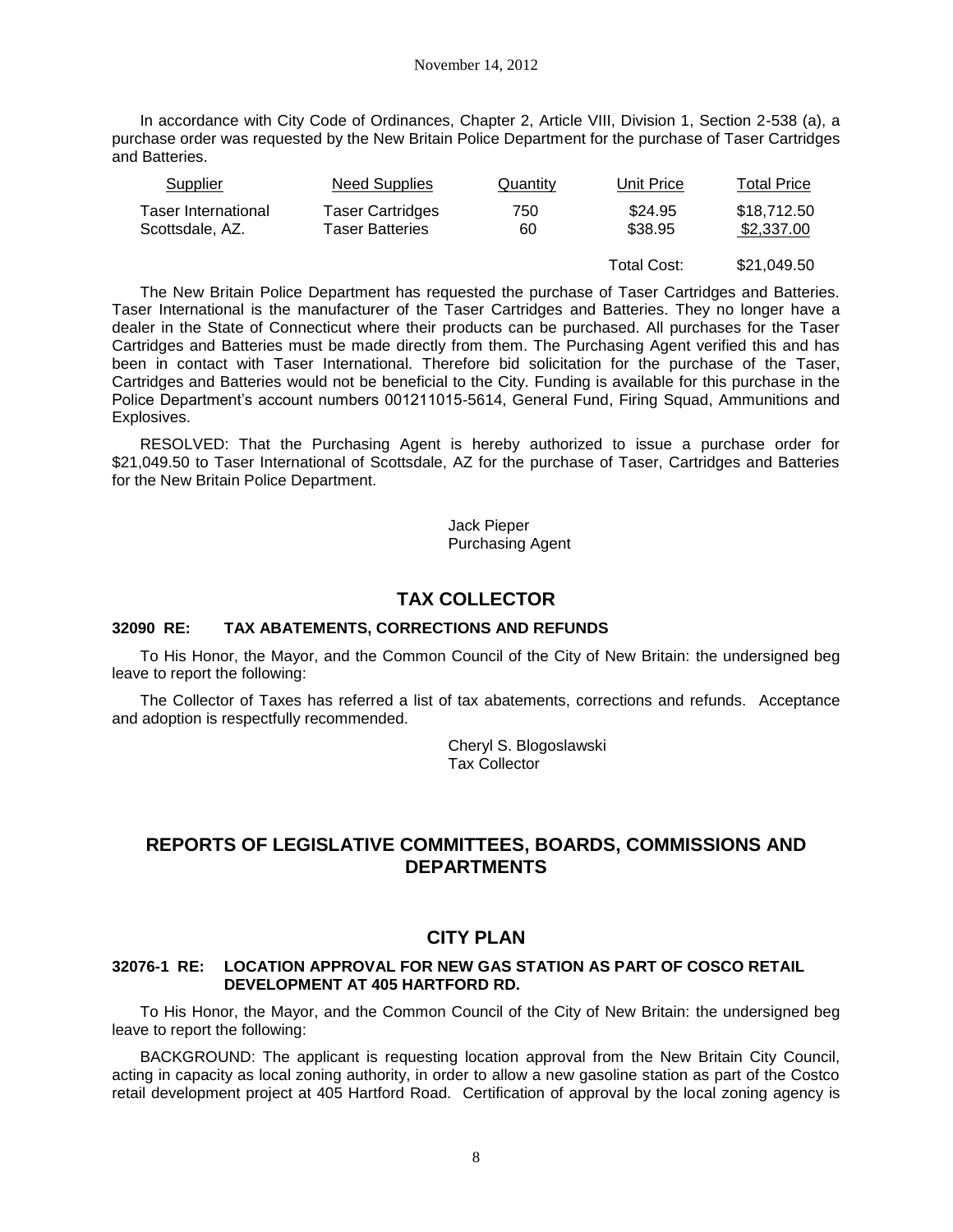required under the provisions of Connecticut State Statutes 14-321 for licensing of any new gasoline sales location by the State Department of Consumer Protection.

FINDINGS: The overall Costco development site is a 15.3 acre parcel located at the northern end of AW Stanley Municipal Golf Course adjoining the Target Store property. The property was rezoned to B-2 in June 2011. The B-2 zoning district permits a variety of business uses including shopping centers and, subject to special exception approval, gasoline stations. The applicant currently has a special exception application pending for Zoning Board of Appeals action on November 15, 2012. The applicant's plans depict the Costco site, with a 152,000 square foot store located towards the rear of the site, and the gasoline pumps and canopies situated at the northwest corner of the parking lot, nearer to the street and the Target store entrance driveway.

The gasoline sales area is approximately .6 acres of the 15.3 acre site, and the area is effectively isolated from the main use portions of the store's 650 space parking lot. The site shows a total of eight (8) fuel pumps with canopies.

CONCLUSION: The applicant has provided plans and documentation of compliance with all pertinent zoning restrictions and with the specific conditions and safeguards required for approval of gasoline stations by special exception. The gasoline station is viewed as being a common business use in the B-2 zoning district and there are two others nearby, further north on Hartford Road. The gasoline station would open to Costco members only and is a relatively small, accessory component to the overall Costco retail development.

RECOMMENDATION: The City Plan Commission is of the opinion that the gasoline sales component is a common and reasonable part of this type of "big-box" warehouse club retail development. The applicant has documented compliance with all applicable provisions required for the approval; and the City Plan Commission, therefore, has no objections to the granting of location approval for fuel sales at this site.

> Stephen A. Sidorak, Chairman City Plan Commission

Ald. Trueworthy moved to accept and adopt, seconded by Ald. Bielinski. Accepted and adopted with Ald. DeFronzo opposed. Approved November 20, 2012 by Mayor Timothy E. O'Brien.

## **32079-1 RE: CERTIFICATE OF LOCATION – MOTOR VEHICLE REPAIR LICENSE – 1170 STANLEY STREET – CORBIN CARBURETOR AND ELECTRIC SERVICE**

To His Honor, the Mayor, and the Common Council of the City of New Britain: the undersigned beg leave to report the following:

BACKGROUND: The applicant is requesting a certificate of location approval in order to obtain state Department of Motor Vehicles licensing for a general repairer's operations. The subject property is situated on the western side of Stanley Street, between Long and Peck Streets. The area is zoned B-3, secondary business, which permits automotive repair operations by special exception. The site has long been licensed for automotive repair, under the business name Corbin Carburetor and Electrical Service, going back to a gasoline station auto repair license approved by the Zoning Board of Appeals in June 1970, item #2077. This current application is requested for a simple change in ownership.

FINDINGS: The site plan accompanying this application shows the subject property is approximately 26,493 square feet in area and is occupied by a 4-bay repair building, which has a floor space that is approximately 3,690 square feet in area. The site plan shows a total of 30 parking spaces, which is more than adequate for a four bay repair facility. Parking consists of two (2) employee spaces, the two (2) required handicapped spaces and 26 standard sized customer spaces.

CONCLUSION: The site is properly zoned for auto repair and has been licensed and used for motor repairs for more than forty years. It is situated in a business area with carwash to the immediate south and a package store and gasoline station to the north. The site is conforming to current requirements for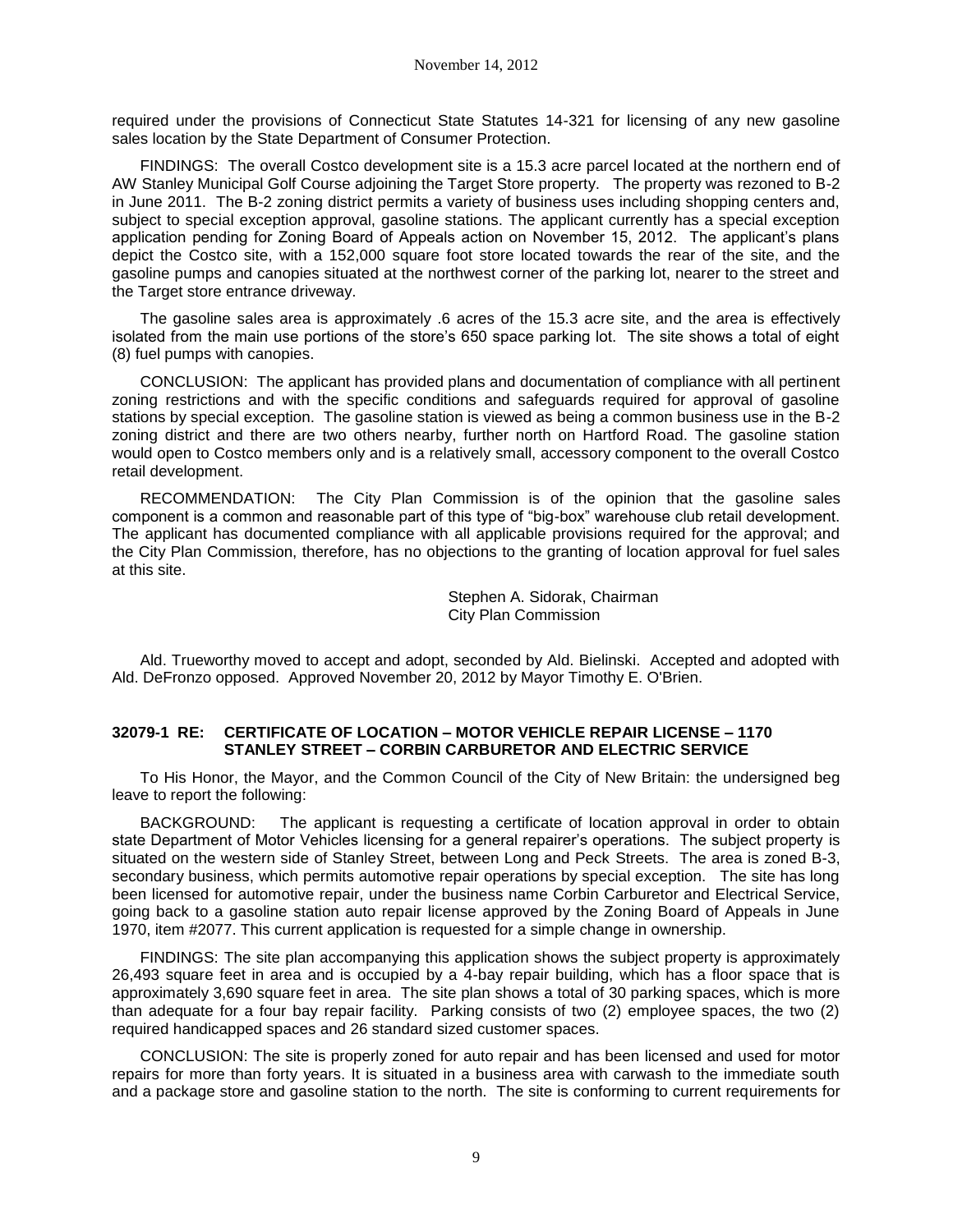auto repair license having more than adequate parking (three spaces per repair bay is required) and being more than twice the 10,000 square foot minimum lot area required for automotive uses.

RECOMMENDATION: Given the history of use on this site and the fact that this is a simple transfer of license to a new operator, for repair only, with no auto sales, the City Plan Commission has no objections to the granting of a certificate of location approval.

> Stephen A. Sidorak, Chairman City Plan Commission

Ald. Trueworthy moved to accept and adopt, seconded by Ald. Bielinski. So voted. Approved November 20, 2012 by Mayor Timothy E. O'Brien.

## **PURCHASING DEPARTMENT**

### **32082 RE: COOPERATIVE PURCHASING – NEW COMMERCIAL MOWER AND MOWER GROOMING BLADES FOR EXISTING GREENS MOWER – PARKS AND RECREATION DEPT. – STANLEY GOLF COURSE**

To His Honor, the Mayor, and the Common Council of the City of New Britain: the undersigned beg leave to report the following:

In accordance with City Code of Ordinances, Chapter 2, Article VIII, Division 1, Section 2-538 (a), a purchase order was requested for the following under the State of Connecticut's Cooperative Purchasing Plan for the Parks and Recreation Department, Stanley Golf Course.

| Supplier                                         | Item                                                         | Quantity | Price       |
|--------------------------------------------------|--------------------------------------------------------------|----------|-------------|
| <b>Turf Products Corporation</b><br>Enfield, CT. | Toro Groundsmaster Mower<br>with a Leaf Mulching Kit         |          | \$57,001.80 |
|                                                  | <b>Mower Grooming Blades</b><br>for an Existing Greens Mower |          | \$5,526.85  |
|                                                  |                                                              | Total    | \$62,528.65 |

The Parks and Recreation Department, Stanley Golf Course, requested the purchase of one (1) new Toro Groundsmaster Mower with a Leaf Mulching Kit and Mower Grooming Blades for and existing Reel Mower utilizing the State of Connecticut's Contract Award #10PSX0307. The new Toro Groundsmaster Mower will replace an existing Commercial Mower that the Stanley Golf Course has been utilizing since 2002. The mower and cutting deck is worn out and needs replacement. The Mower Grooming Blades are utilized for the cutting of grass on the golf course greens. Funding is available for this purchase in the Park and Recreation Department, Stanley Golf Course account number 201420101-5740, Stanley Golf Course, Other Miscellaneous Equipment.

RESOLVED: That the Purchasing Agent is hereby authorized to issue a purchase order for \$62,528.65 to Turf Products Corporation of Enfield, CT for the purchase of a new Toro Groundsmaster Mower with a Leaf Mulching Kit and Mower Grooming Blades for an existing Greens Mower for the Parks and Recreation Department, Stanley Golf Course utilizing the State of Connecticut's Cooperative Purchasing Plan, Contract Award #10PSX0307.

> Jack Pieper Purchasing Agent

Ald. Trueworthy moved to accept and adopt, seconded by Ald. Bielinski. So voted. Approved November 21, 2012 by Mayor Timothy E. O'Brien.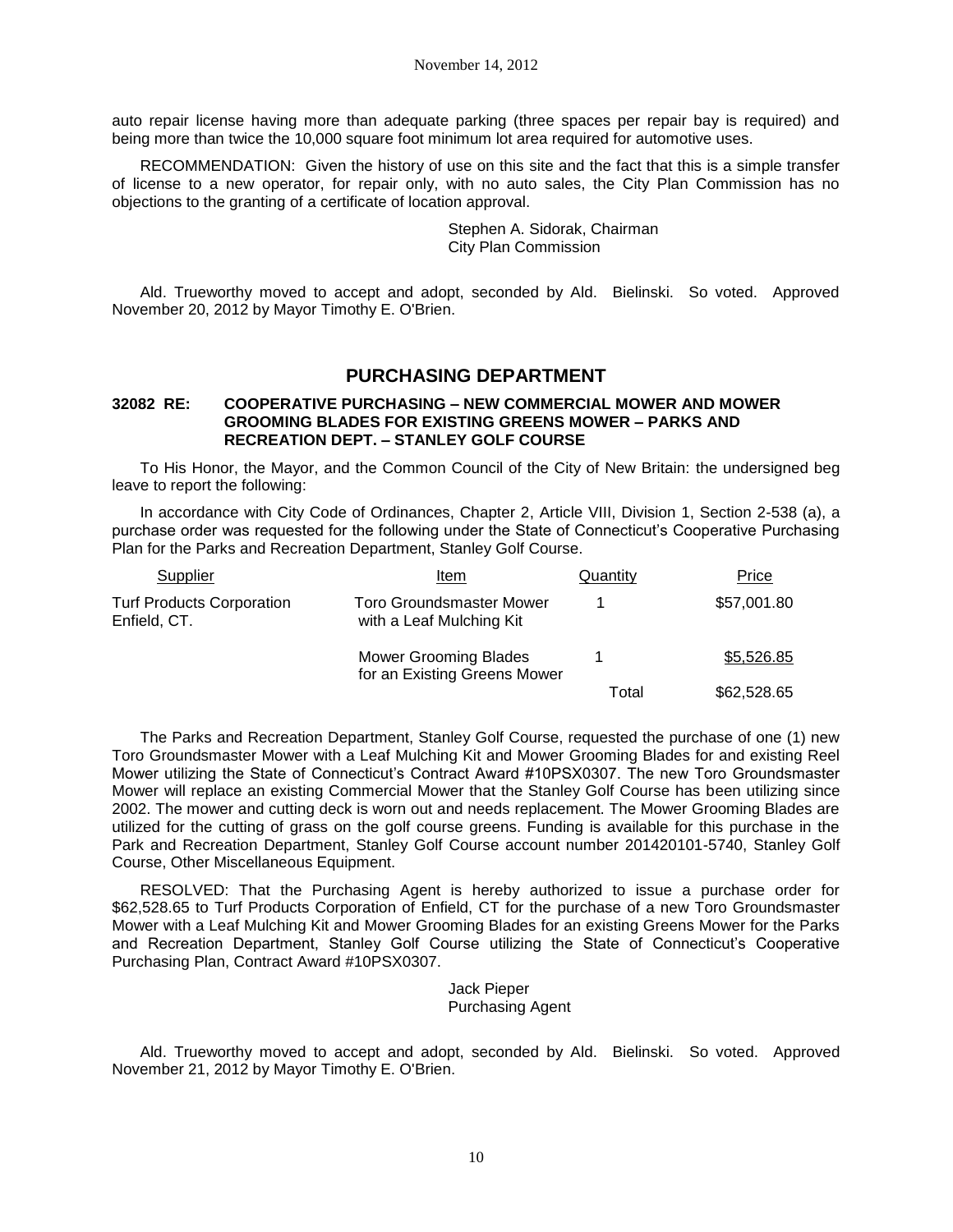## **32089 RE: EMERGENCY PURCHASE ORDER – TEMPORARY REPAIRS TO THE ELAM ST. WATER TANK ROOF FOR THE PUBLIC WORKS DEPARTMENT/UTILITIES DIVISION**

To His Honor, the Mayor, and the Common Council of the City of New Britain: the undersigned beg leave to report the following:

In accordance with City Code of Ordinances, Chapter 2, Article VIII, Division V, Section 2-606a, an emergency purchase order shall be authorized by the Mayor and shall be issued to the below listed vendor for Temporary Roof Repairs to the Elam Street WaterTank.

| Supplier               | Services                    | Price       |
|------------------------|-----------------------------|-------------|
| New England Shrinkwrap | TemporaryRoof Repairs       | \$50,000.00 |
| Warwick, RI            | Elam Street Water Tank Roof |             |

The Water Department is in need of temporary repairs to be made to the roof of the Elam Street low service water tank. The water tank's concrete roof is starting to sag and show signs of water seepage. New England Shrinkwrap of Warwick, RI, has proposed to shrink wrap the 125 foot diameter dome for \$50,000.00. Time is of the essence due to the upcoming winter weather to have the temporary repairs done soon to lower the risks of the water tank's roof collapsing due to possible snow loads which would put it out of service. The temporary repairs should extend the service life of the water tank until a new one can be built. This emergency purchasing request has also been presented to the Water Commission at their November 13, 2012 meeting. At this meeting they approved the Deputy Public Works Director of the Water Department's recommendation to have the temporary roof repairs made to the water tank.Funding for this purchase is available in the Water Department's account number, 9303501100-5331, Water Capital Improvements, Professional Services.

RESOLVED: That the Purchasing Agent is hereby authorized to issue a Purchase Order for \$50,000.00 and enter into a contract with New England Shrinkwrap, of Warwick, RIfor the temporary roof repairs to the Elam Street Water Tank for the Public Works Department/Utilities Division.

> Jack Pieper Purchasing Agent

Ald. Hermanowski moved to accept and adopt, seconded by Ald. Trueworthy. So voted. Approved November 21, 2012 by Mayor Timothy E. O'Brien.

## **CONSOLIDATED COMMITTEE**

### **32046-3 RE: PROPOSED AMENDMENT TO SEC. 2-872 OF THE ORDINANCES: QUALIFICATIONS; SALARY: CHIEF OF POLICE**

To His Honor, the Mayor, and the Common Council of the City of New Britain: the undersigned beg leave to report the following:

The Consolidated Committee of the Common Council at a special meeting held on Thursday evening, November 8, 2012 at 7:00 p.m. in the Council Chambers to which was referred the matter of Item #32046-2 – Code of Ordinances, Article XV, Division 7, Section 2-872 "Qualifications; salary; Chief of Police" be amended regarding Update pay schedule for position of Chief of Police voted to accept as amended and recommend that the following resolution be referred back to the Common Council with a neutral recommendation.

> Alderwoman Shirley Black **Chair**

Ald. Bielinski moved to accept and adopt, seconded by Ald. Pabon. So voted. Approved November 21, 2012 by Mayor Timothy E. O'Brien.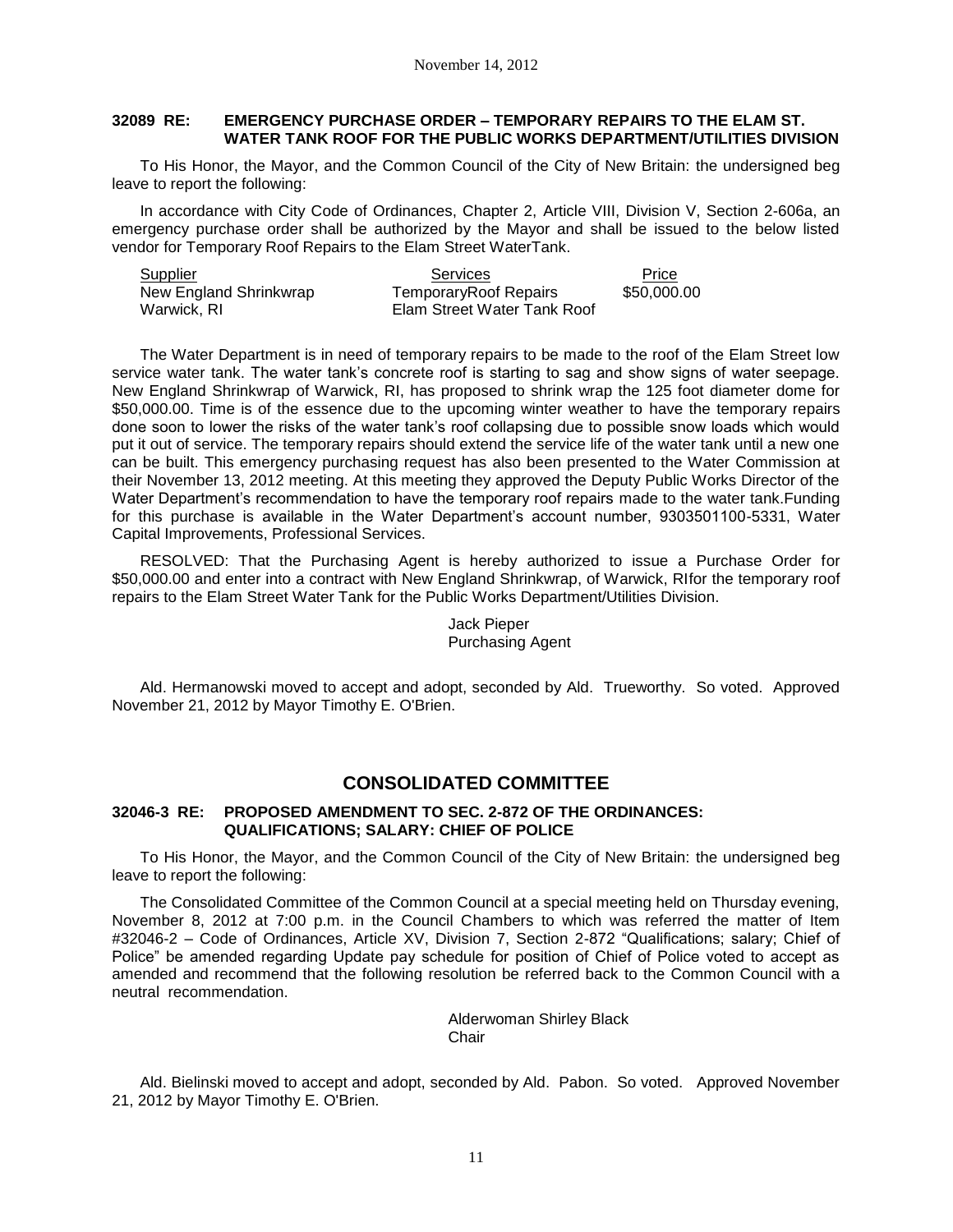## **COMMITTEE ON PLANNING, ZONING AND HOUSING**

#### **32064-2 RE: CHANGE OF ZONE – 100 RICHARD STREET – FROM T (TWO FAMILY) TO A-1 (GARDEN APARTMENTS)**

To His Honor, the Mayor, and the Common Council of the City of New Britain: the undersigned beg leave to report the following:

The Common Council as the Zoning Authority of the City of New Britain and the Planning, Zoning and Housing Committee of the Common Council, gave due and legal notice of a time and place for a public hearing in reference to Item #32064 – Amendment to the zoning map to change the zone of a parcel of land identified as 100 Richard Street from T (Two-Family to A-1 Garden Apartments. Said hearing was held on November 13, 2012 at 7:00 p.m. in the Council Chambers of City Hall, 27 West Main Street, New Britain, Conn.

The City Plan Commission, at its regular meeting held on November 5, 2012, voted 5 to 0 to recommend that this proposed zone change be approved.

The Common Council as the Zoning Authority of the City of New Britain and the Planning, Zoning and Housing Committee of the Common Council voted to accept the following amendment to the Zoning map and refer back to the Common Council with a favorable recommendation.

> Alderman Roy Centeno Chair

Ald. Trueworthy moved to accept and adopt, to become effective ten days following the signature of the Mayor. Motion seconded by Ald. Centeno. So voted. Approved November 21, 2012 by Mayor Timothy E. O'Brien.

#### **32076-2 RE: LOCATION APPROVAL ALLOWING A PROPOSED GAS STATION FOR PROPERTY AT 405 HARTFORD RD. FOR COSTCO WHOLESALE CORPORATION**

To His Honor, the Mayor, and the Common Council of the City of New Britain: the undersigned beg leave to report the following:

The Committee on Planning, Zoning and Housing at a special meeting and public hearing held on Tuesday evening, November 13, 2012 at 7:00 p.m. in the Council Chambers to which was referred the matter of Item #32076 – Costco Wholesale Corporation seeks granting of Application for Gas Station location approval to allow a proposed Gasoline Station Location Approval for property at 405 Hartford Road, New Britain, Conn. Voted to accept and recommend that the Petition #32076 be referred back to the Common Council with a favorable recommendation.

> Alderman Roy Centeno **Chair**

Ald. Trueworthy moved to accept and adopt, seconded by Ald. Hermanowski. ROLL CALL VOTE – 10 in favor, 4 opposed. IN FAVOR: Ald. Centeno, Sanchez, Black, Carlozzi, Hermanowski, Platosz, Brown, Freeman, Pabon and Giantonio. OPPOSED: Ald. Trueworthy, Magnuszewski, DeFronzo and Bielinski. Approved November 21, 2012 by Mayor Timothy E. O'Brien.

### **32079-2 RE: CERTIFICATE OF LOCATION – CORBIN CARBURETOR AND ELECTRIC SERVICE – 1170 STANLEY STREET**

To His Honor, the Mayor, and the Common Council of the City of New Britain: the undersigned beg leave to report the following:

The Committee on Planning, Zoning and Housing at a special meeting and public hearing held on Tuesday evening, November 13, 2012 at 7:00 p.m. in the Council Chambers to which was referred the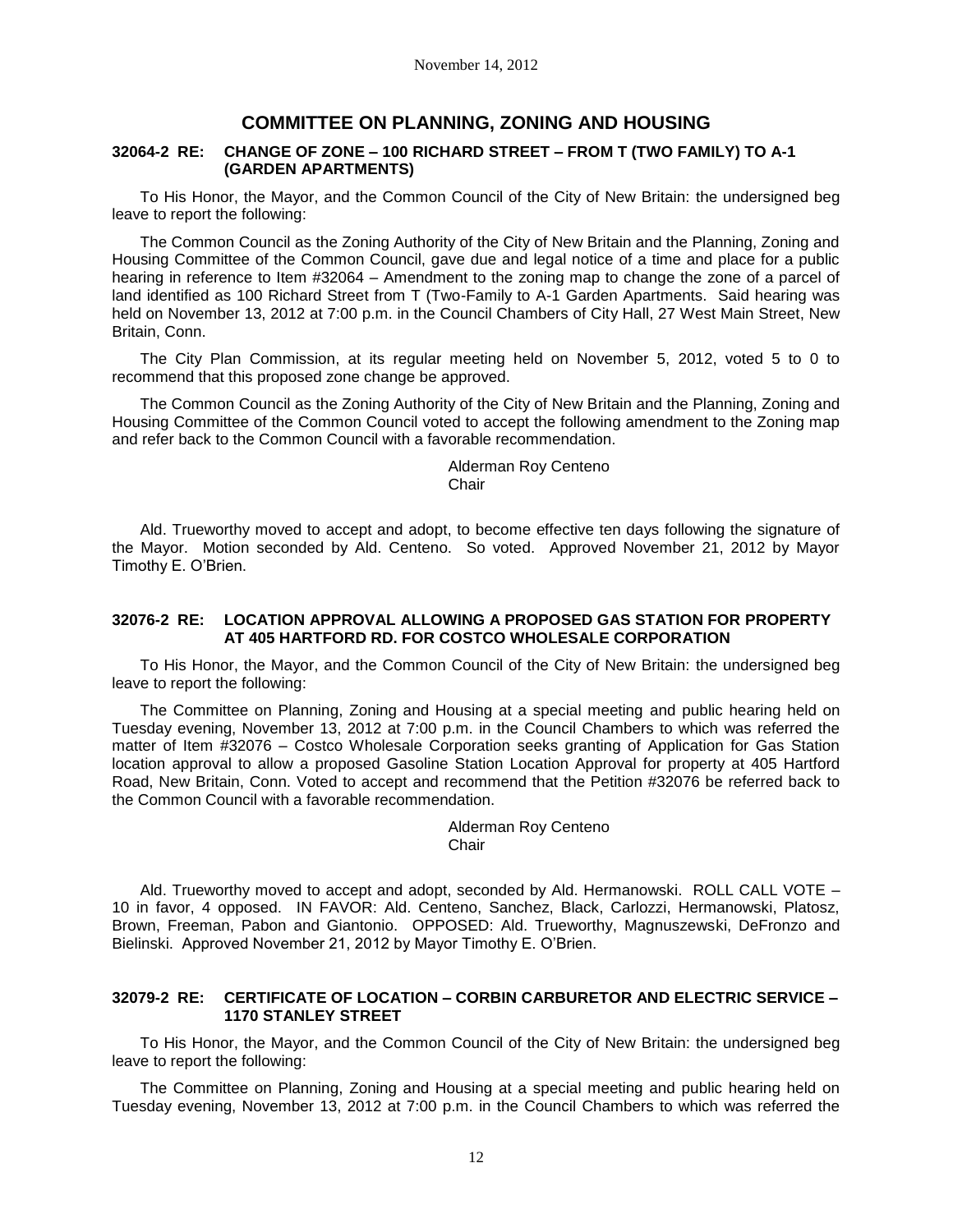matter of Item #32079 – Corbin Carburetor and Electric Service seeks granting of certificate of location approval to allow a motor vehicle repair license for property at 1170 Stanley Street voted to accept and recommend that the following petition be referred back to the Common Council with a favorable recommendation.

> Alderman Roy Centeno Chair

Ald. Trueworthy moved to accept and adopt, seconded by Ald. Bielinski. So voted. Approved November 21, 2012 by Mayor Timothy E. O'Brien.

# **RESOLUTIONS RETURNED FROM COMMITTEE**

#### **32046-4 RE: AMENDMENT TO SEC.2-872 OF THE ORDINANCES – QUALIFICATIONS: SALARY; CHIEF OF POLICE**

To His Honor, the Mayor, and the Common Council of the City of New Britain: the undersigned beg leave to recommend the adoption of the following:

RESOLUTION SUMMARY: To update the pay schedule for the position of Chief of Police in anticipation of recruitment in accordance with Article VIII, Section 2 (f) of the City of New Britain Charter.

BE IT ORDAINED BY THE COMMON COUNCIL OF THE CITY OF NEW BRITAIN that the Code of Ordinances, Article XV, Division 7, Section 2-872 "Qualifications; salary; Chief of Police" be amended to read as follows (inserted text appears in underline; deleted text appears with a strikethrough; and new sections begin with the word {New}):

Section 2-872. Qualifications; salary; Chief of Police

- a.) The qualifications for the position of Chief of Police shall be the following: A bachelor's degree from an accredited institution in criminal justice, police science, public administration or a related academic field and ten (10) or more years of progressive, responsible, law enforcement administration experience, preferably in an urban community. A master's degree in a related field will substitute for one (1) year of experience.
- b.) {New} The salary for Chief of Police shall be according to the following compensation schedule:

| Step 1 \$77,590  | \$114,852 | \$106,107 |
|------------------|-----------|-----------|
| Step 2 \$80,694  | \$119,446 | \$110,435 |
| Step 3 \$83,921  | \$124,224 | \$114,852 |
| Step 4 \$87,278  | \$129,193 | \$119,446 |
| Step 5 \$90,769  | \$134,361 | \$124,224 |
| Step 6 \$94,400  | \$139,735 | \$129,193 |
| Step 7 \$98,176  | \$145,325 | \$134,361 |
| Step 8 \$102,103 | \$151,138 | \$139,735 |

An annual cost of living increase, if applicable, shall be adopted in the final, approved budget of a given fiscal year.

> Alderwoman Suzanne Bielinski Alderman Carlo Carlozzi Jr.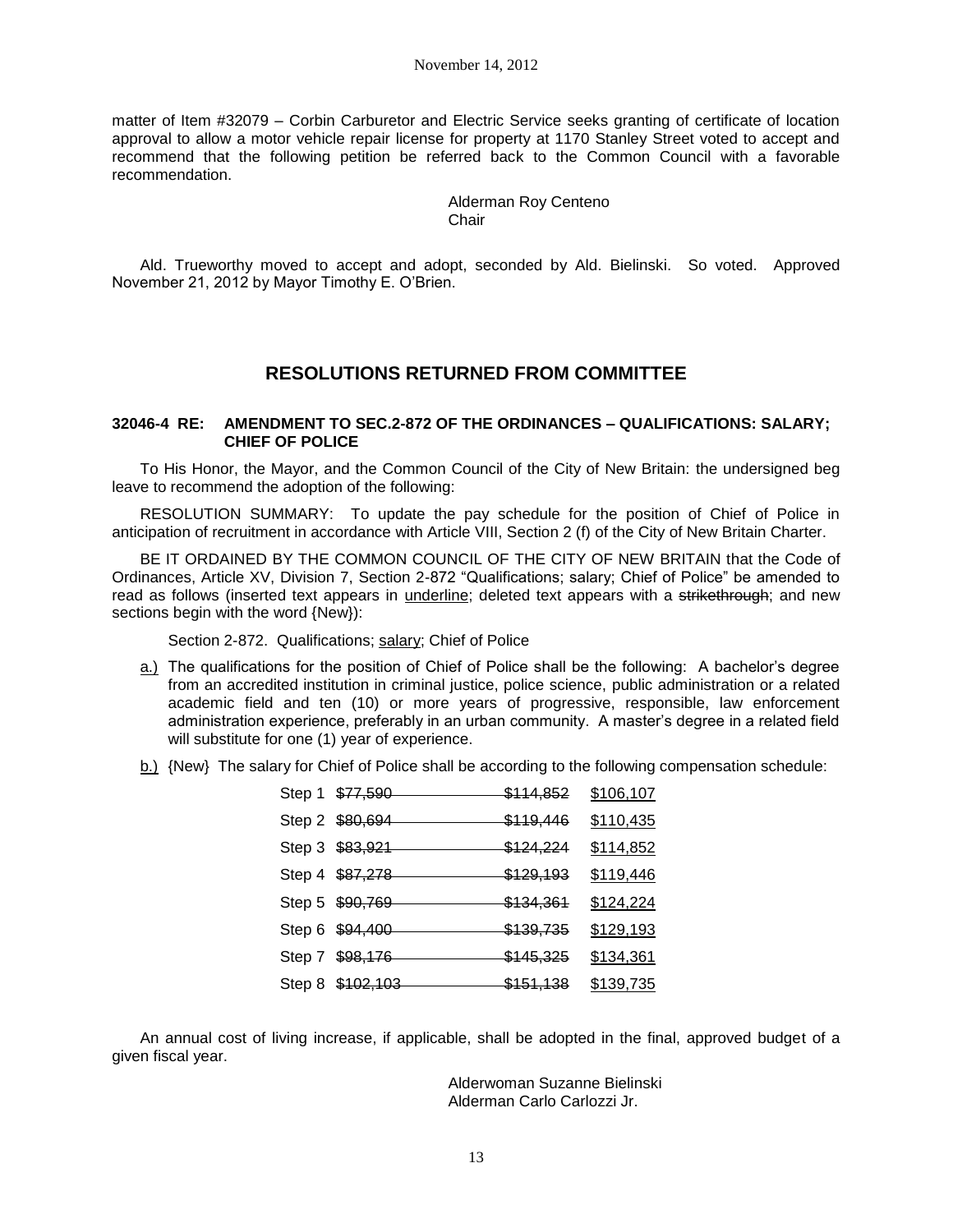Ald. Bielinski moved to accept and adopt, seconded by Ald. Carlozzi. So voted. Approved November 21, 2012 by Mayor Timothy E. O'Brien.

# **NEW BUSINESS**

# **RESOLUIONS**

## **32091 RE: AGREEMENT AUTHORIZATION – WATER RESOURCES INVESTIGATIONS**

To His Honor, the Mayor, and the Common Council of the City of New Britain: the undersigned beg leave to recommend the adoption of the following:

Whereas, the New Britain Board of Water Commissioners has participated for a number of years with the U.S. Department of the Interior in the water resources investigations, including collection and analysis of surface water data at the stream-gaging station located in Burlington; and,

Whereas, the project is jointly funded from Water Dept. and federal funds; for the period October 1, 2012 through September 30, 2013, funding for the program will be as follows:

| New Britain Water Department    | \$5.000 |
|---------------------------------|---------|
| U.S. Department of the Interior | \$3.750 |

and,

Whereas, the Board of Water Commissioners at its November 13, 2012 meeting approved the program agreement; therefore, be it

Resolved, that the Board of Water Commissioners is hereby authorized to enter into a joint funding agreement with the U.S. Department of the Interior for the above-stated purpose.

> Ald. Lawrence Hermanowski Common Council Liaison-Water Dept.

Ald. Hermanowski moved to accept and adopt, seconded by Ald. Black. So voted. Approved November 21, 2012 by Mayor Timothy E. O'Brien.

## **32092 RE: AUTHORIZING THE MAYOR TO EXECUTE ACCESS AGREEMENT WITH TILCON CONNECTICUT, INC. – OUT-DOOR FIRING RANGE FOR THE POLICE DEPT.**

To His Honor, the Mayor, and the Common Council of the City of New Britain: the undersigned beg leave to recommend the adoption of the following:

WHEREAS, Tilcon Connecticut Inc. has granted the Police Department of the City of New Britain the use of its property located in Plainville, Connecticut for an out-door firing range; and

WHEREAS, The Police Department has used this property as an out-door firing range since 1986; and

WHEREAS, The Police Department has allowed members of sister law enforcement agencies to utilize this property as a firing range in accordance with Policy Number 1.16; and

WHEREAS, The City of New Britain has agreed to indemnify and hold harmless Tilcon any loss or claim in connection with its use of the firing range; and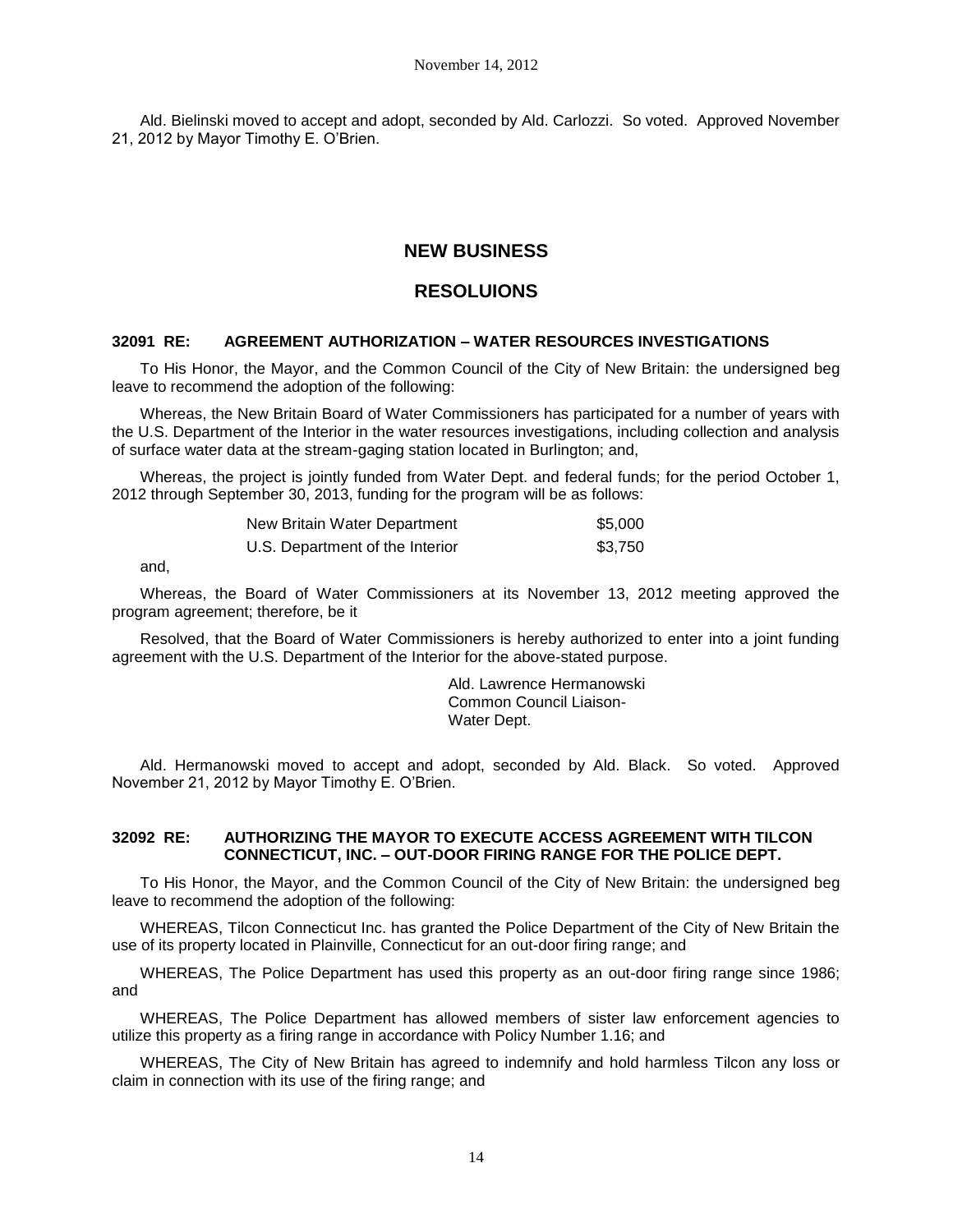WHEREAS, Tilcon Connecticut Inc. has informed the City that it needs to remove materials immediately from the property that has been utilized by the City but will allow the City to access the property on weekends until the end of this year; and

WHEREAS, Tilcon Connecticut Inc. has requested that the City of New Britain execute an Access Agreement in connection with the utilization of their property; Now, Therefore, Be It

RESOLVED, That Timothy O'Brien, Mayor, be and is hereby authorized to execute the Access Agreement with Tilcon Connecticut Inc.

> Alderwoman Suzanne Bielinski Alderman Carlo Carlozzi, Jr. Alderman Roy Centeno Alderman Lawrence Hermanowski Alderman Wilfredo Pabon Alderman Emmanuel Sanchez

Ald. Bielinski moved to accept and adopt, seconded by Ald. Sanchez. So voted. Approved November 21, 2012 by Mayor Timothy E. O'Brien.

#### **32093 RE: APPROVAL OF RECEIPT OF ADDITIONAL FUNDING FROM STATE DEPT. OF PUBLIC HEALTH - \$52,280 – LEAD POISONING PREVENTION**

To His Honor, the Mayor, and the Common Council of the City of New Britain: the undersigned beg leave to recommend the adoption of the following:

Program Objective: To accommodate changes to the CT General Statutes related to lead poisoning and prevention that went into effect on January 1, 2009. In response, the Legislature made changes to Public Act 07-02 that include allocated funds for use by local health departments to assist in responding to an anticipated increase in case numbers and to support new lead activities. The new lead activities will include: referrals to medical providers for blood lead screening of children who are at risk for lead, environmental health case-management services for such children, and education for parents of these children.

Local Program Operation Department: Health, under the supervision of the Director.

Resolution Purpose: To approve the receipt of additional funding from the State of Connecticut Department of Public Health through this subcontract with the New Britain Health Department.

WHEREAS; the State Department of Public Health, through this subcontract, has notified the City that funding in the amount of \$52,280 has been awarded to the New Britain Health Department for fiscal year 7/1/12 through 6/30/13.

WHEREAS; the New Britain Health Department will utilize these funds to provide blood lead screening of children who are at risk for lead poisoning and provide public health case-management services for such children and education to parents of such children, THEREFORE BE IT,

RESOLVED, that the amount of \$52,280 be appropriated into the Health Per Capita Fund, Lead Poisoning Prevention and Control Program as follows:

| Revenue:<br>287522132-4222                                         | State of CT – CADH                                             | \$52,280                        |
|--------------------------------------------------------------------|----------------------------------------------------------------|---------------------------------|
| Expenditure:<br>287522132-5121<br>287522132-5124<br>287522132-5220 | <b>Full Time Salaries</b><br><b>Part Time Salaries</b><br>MERF | \$17.458<br>\$27,614<br>\$1.423 |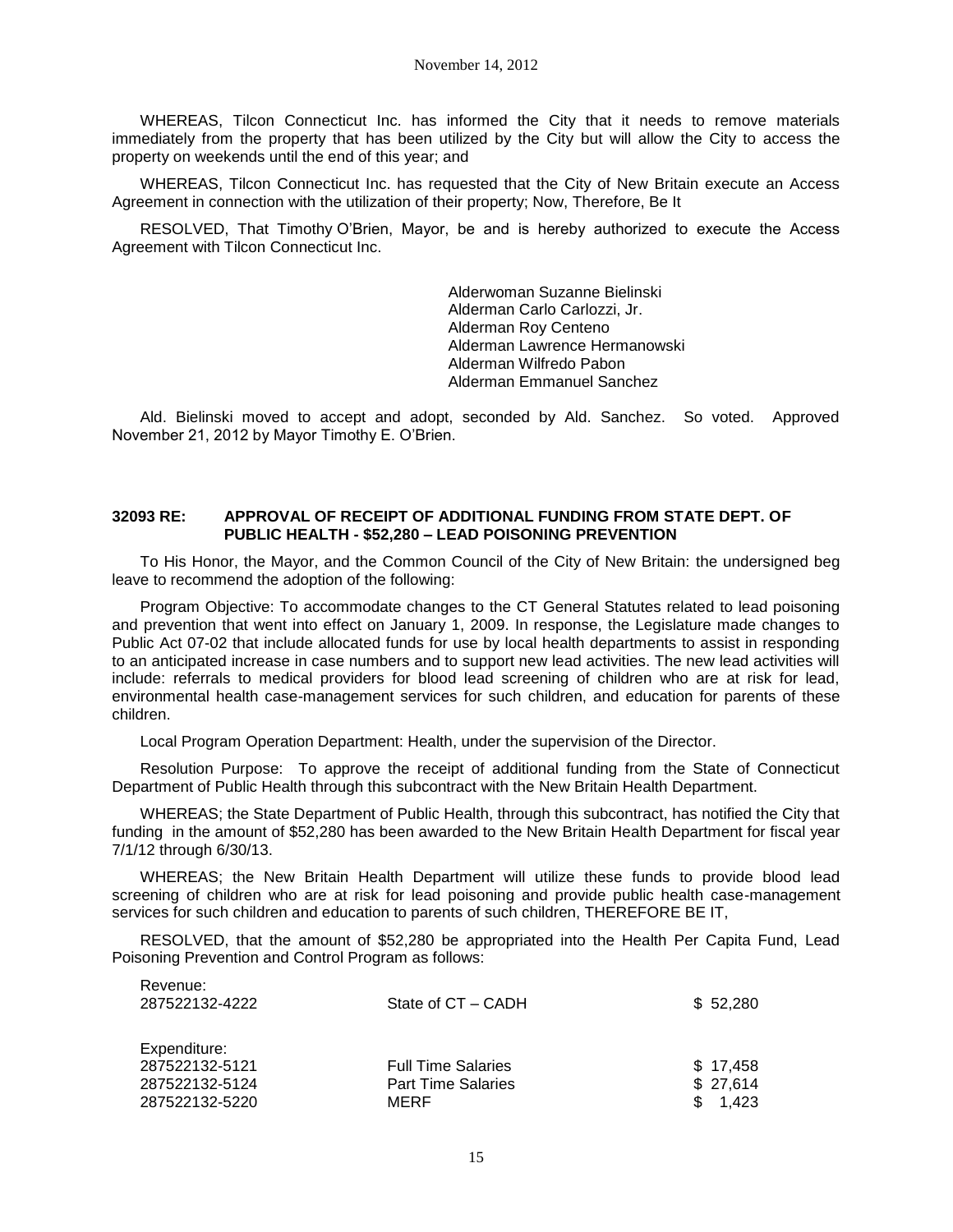| 287522132-5231 | Medicare                                  |    | 577      |
|----------------|-------------------------------------------|----|----------|
| 287522132-5337 | Training                                  | \$ | 350      |
| 287522132-5412 | Telecommunications                        | S  | 200      |
| 287522132-5540 | Advertising                               |    | 300      |
| 287522132-5611 | <b>Office Supplies</b>                    |    | 558      |
| 287522132-5657 | <b>Educational Materials</b>              |    | 500      |
| 287522132-5659 | <b>Operating Materials &amp; Supplies</b> |    | 3,300    |
|                | Total                                     |    | \$52,280 |
|                |                                           |    |          |

Alderman Adam Platosz Alderman David DeFronzo

Ald. DeFronzo moved to accept and adopt, seconded by Ald. Platosz. So voted. Approved November 21, 2012 by Mayor Timothy E. O'Brien.

### **32094 RE: SPECIAL REVENUE FUND: IMMUNIZATION ACTION PLAN GRANT**

To His Honor, the Mayor, and the Common Council of the City of New Britain: the undersigned beg leave to recommend the adoption of the following:

Program Objective: Patient, parent, and medical staff vaccine education; tracking of infants born at area hospitals; assessment of medical practices; surveillance for communicable diseases; and public education for prevention of communicable diseases such as polio and measles to avoid the serious consequences of these diseases and to extend and improve the quality of New Britain residents lives through immunizations. The initial year of grant funding, 1995.

Local Program Operation Department: Health, under the supervision of the director

Resolution Purpose: Extension of one year grant funding to a four year grant cycle. Locally adopted budget in 2nd year of grant cycle, for calendar years 2012-2015. Total all income and expenditure activity reflecting authorized expenditure budget of \$345,044.

WHEREAS; the State of Connecticut, Department of Public Health, has notified the City of New Britain that it is continuing the grant in the amount of \$86,261 for the calendar year 2013; and

THEREFORE, BE IT RESOLVED; that the Special Revenue budget for fund #241, be \$86,261 for the one year period of 1/1/13 through 12/31/13 for the purpose of reflecting the State funding as follows:

| Revenues<br>Immunization Grant - State of<br>CT, Dept. of Public Health | Line Item<br>241522124-4222 | <b>Budget Amount</b><br>86,261 |
|-------------------------------------------------------------------------|-----------------------------|--------------------------------|
| <b>Expenditures</b>                                                     | Line Item                   | Amount                         |
| <b>Full Time Salaries</b>                                               | 241522124-5121              | 53,478                         |
| MERF                                                                    | 241522124-5220              | 6,300                          |
| <b>Workers Compensation</b>                                             | 241522124-5227              | 225                            |
| Overtime (IAP promotional<br>events)                                    | 241522124-5122              | 255                            |
| Major Medical/Life Insurance                                            | 241522124-5228              | 22,309                         |
| Medicare                                                                | 241522124-5231              | 776                            |
| Longevity                                                               | 241522124-5123              | 525                            |
| Administrative Overhead                                                 | 241522124-5876              | 250                            |
| <b>Operating Materials &amp; Supplies</b>                               | 241522124-5659              | 250                            |
| (Indirect General Costs)                                                |                             |                                |
| <b>Office Supplies</b>                                                  | 241522124-5611              | 403                            |
| Program Supplies                                                        | 241522124-5652              | 260                            |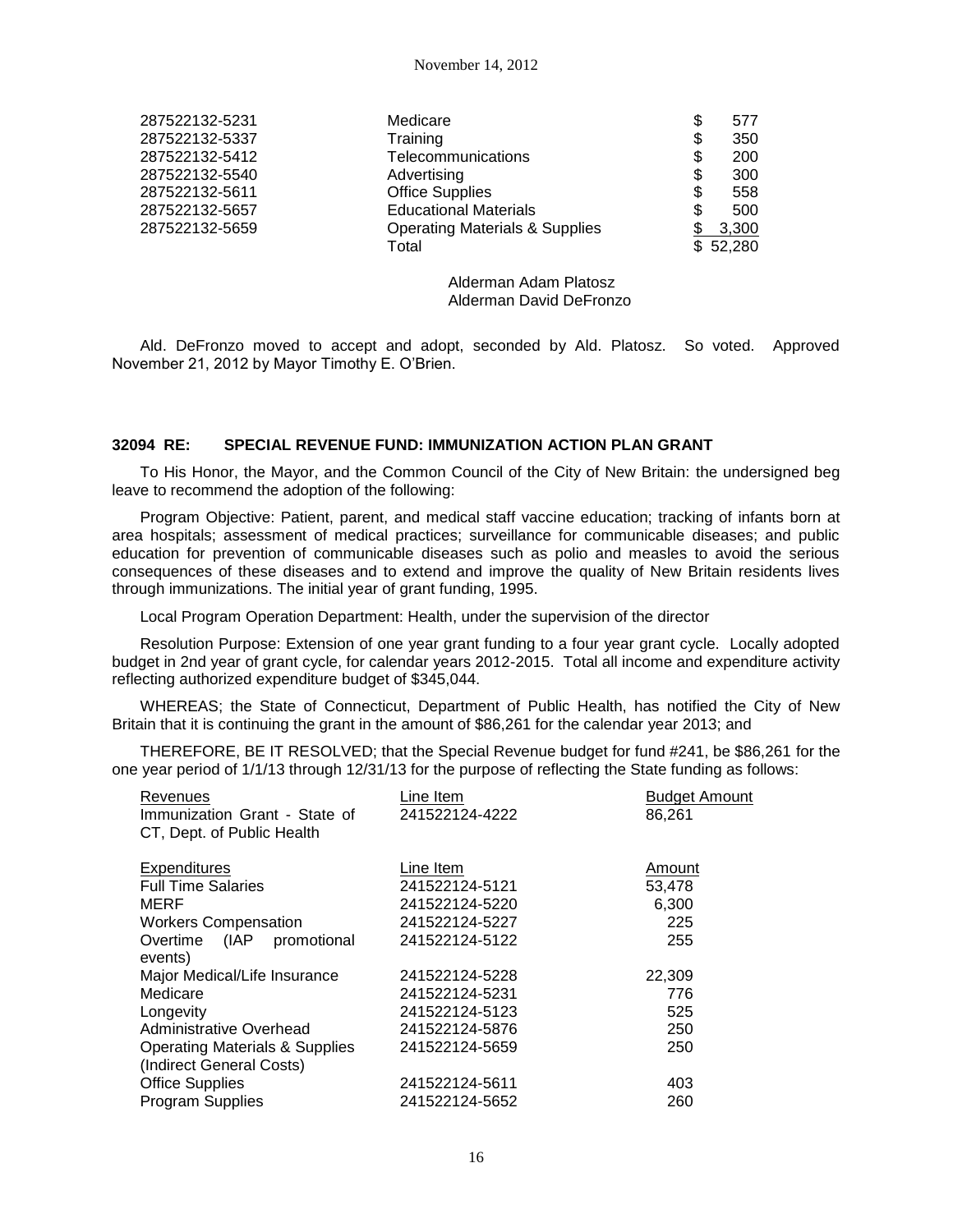| Training/Conferences      | 241522124-5337 | 505    |
|---------------------------|----------------|--------|
| <b>Telecommunications</b> | 241522124-5412 | 220    |
| Travel and Meetings       | 241522124-5580 | 505    |
|                           |                | 86.261 |

Alderman Adam Platosz Alderman David DeFronzo

Ald. Platosz moved to accept and adopt, seconded by Ald. DeFronzo. So voted. Approved November 21, 2012 by Mayor Timothy E. O'Brien.

### **32095 RE: COUNCIL RESPONSE TO THE RECOMMENDATION OF THE CITY PLAN COMMISSION REGARDING THE SITING OF A COMMUNICATIONS TOWER ADJACENT TO THE STANLEY GOLF COURSE MAINTENANCE FACILITY**

To His Honor, the Mayor, and the Common Council of the City of New Britain: the undersigned beg leave to recommend the adoption of the following:

Whereas, The City recently acquired a new state of the art radio system for its workforce at a cost in excess of five million dollars; and

Whereas, This new radio system is designed to improve communications and eliminate "dead spots" at various areas in the city with particular emphasis on the Jefferson Heights, North Stanley, and Belvedere/CCSU neighborhoods; and

Whereas, This radio system requires three sites for transmit and receive purposes; and

Whereas, The three sites include the The Hospital of Central Connecticut at 50 Grand Street, the Water Tank on Elam Street, and an area adjacent to the Stanley Golf Course maintenance facility off Hartford Road; and

Whereas, Based on sophisticated engineering studies conducted by both Motorola Solutions and Harris, Inc, these three sites were the best available sites for radio coverage in the City; and

Whereas, The City Plan Commission approved the siting of two of the sites (Elam Street and 50 Grand Street) but recommended against the Stanley Golf Course siting for aesthetic reasons, with the caveat that they would consider the sites if more investigation of alternative sites was conducted; However, the City Plan Commission was unaware of previous investigations of alternate locations in the area or the comprehensive analysis of the competing radio vendors in selecting the sites; and

Whereas, The City's public safety workers, outside workforce, and residents are at increased risk without the benefits of the new radio system; and

Whereas, The construction of these sites are critical to the safety of the City's workforce with particular emphasis on the police officers, firefighters and emergency medical personnel; and NOW THEREFORE, BE IT

Resolved, That the recommendation of the City Plan Commission regarding the Stanley Golf Course site has been given due consideration by the City Council, but given the extensive investigation already done to locate an alternative site, it is hereby overridden and authorization is granted to construct and operate communications facilities at all three facilities on behalf of the City of New Britain.

> Alderwoman Suzanne Bielinski Majority Leader